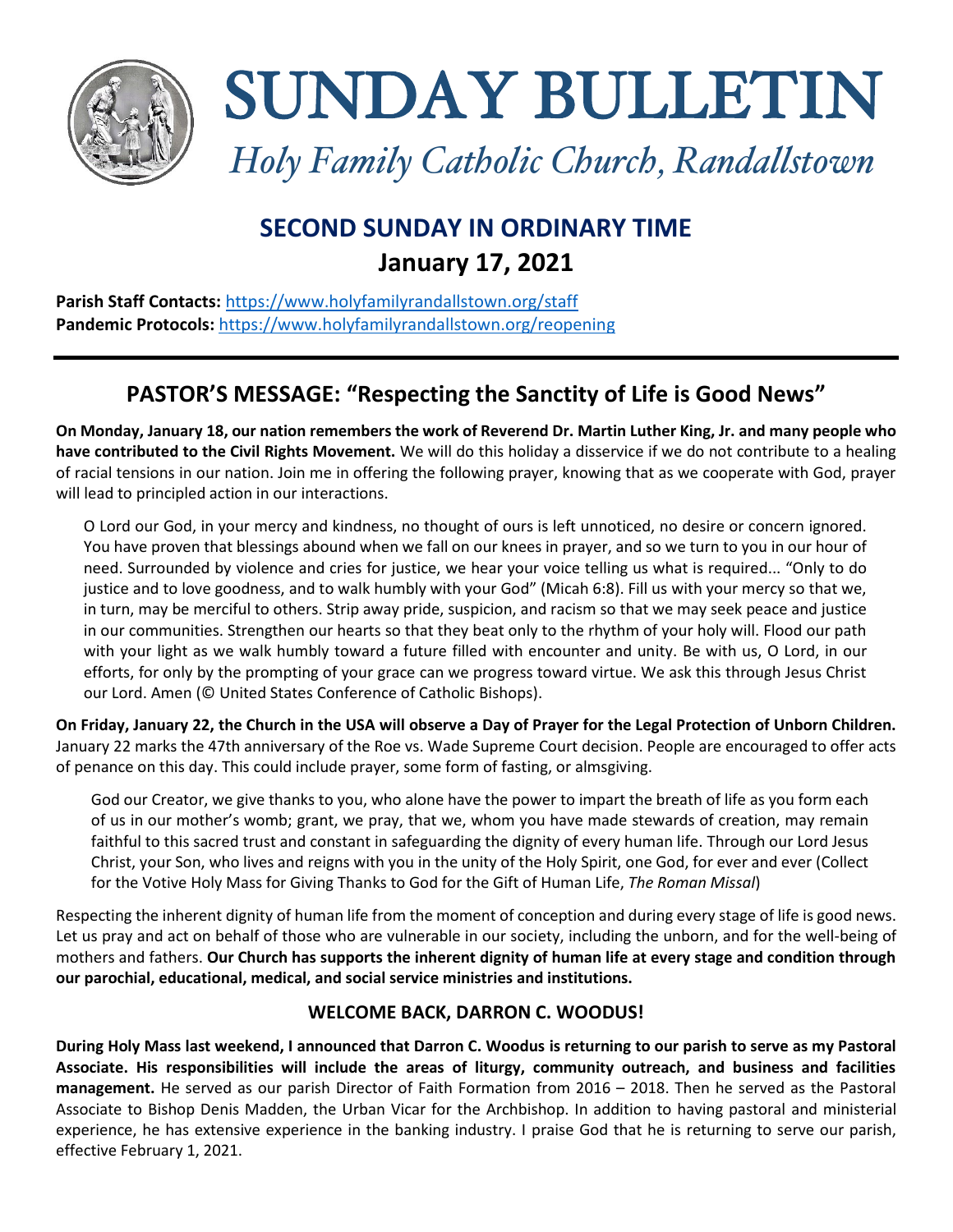## **PASTOR'S MESSAGE (continued)**

#### **PERSEVERE IN PRAYER**

**Please join me in prayer for an end to this pandemic.** May our efforts to slow its spread succeed. May those who are not cooperating with these efforts have a change of heart. May those who are providing safety, medical care, and other necessary services be protected as they serve with integrity.

In the First Letter of Saint Paul to Timothy, Saint Paul teaches that we pray for everyone, including those who are in authority (cf. *1 Timothy* 2:1-4). **On January 20, President-elect Joseph Biden and Vice President-elect Kamala Harris will be inaugurated. Join me in prayer for them and for an orderly transfer of power.** Join me in prayer for the safety of all, including the tens of thousands of troops who are serving in Washington, D.C. because of the insurrection on January 6.

**May the peace of Christ be with you and with all. Father Raymond Harris | Email: RHarris@archbalt.org | Phone: 410.922.3800, ext. 6**

### **REFLECTION ON THE SUNDAY GOSPEL READING**

**Read John 1:35-42.** Our Lord Jesus Christ continues to form the great movement of Christian discipleship, proclaiming His Gospel and building His Church. What are the major steps in being part of this movement? (1) Stay with Jesus. We spend time in His presence, engaging in prayer, worship, and learning. (2) See what Jesus does. We learn to put what we are learned into practice. Being members of His Church is the context in which we integrate our beliefs into our behavior. (3) Serve in union with Jesus. We are representatives of the Lord in the world, inviting others to be reconciled to God.

*Catechism of the Catholic Church* **#562:** "Christ's disciples are to conform themselves to him until he is formed in them (cf. Gal 4:19). "For this reason we, who have been made like to him, who have died with him and risen with him, are taken up into the mysteries of his life, until we reign together with him."

*Catechism of the Catholic Church* **#1816:** "The disciple of Christ must not only keep the faith and live on it, but also profess it, confidently bear witness to it, and spread it: 'All however must be prepared to confess Christ before men and to follow him along the way of the Cross, amidst the persecutions which the Church never lacks.' Service of and witness to the faith are necessary for salvation: 'So every one who acknowledges me before men, I also will acknowledge before my Father who is in heaven; but whoever denies me before men, I also will deny before my Father who is in heaven.'"

## **SUNDAY HOLY MASS READINGS**

**January 17: Second Sunday in Ordinary Time** 1 Samuel 3:3b-10,19 + Psalm 40:2,4, 7-10 1 Corinthians 6:13c-15a,17-20 + John 1:35-42 **January 24: Third Sunday in Ordinary Time** Jonah 3:1-5, 10 + Psalm 25:4-9 1 Corinthians 7:29-31 + Mark 1:14-20

### **POPE FRANCIS' PRAYER INTENTION FOR JANUARY**

**Intention for evangelization ‐ Human fraternity:** May the Lord give us the grace to live in full fellowship with our brothers and sisters of other religions, praying for one another, open to all.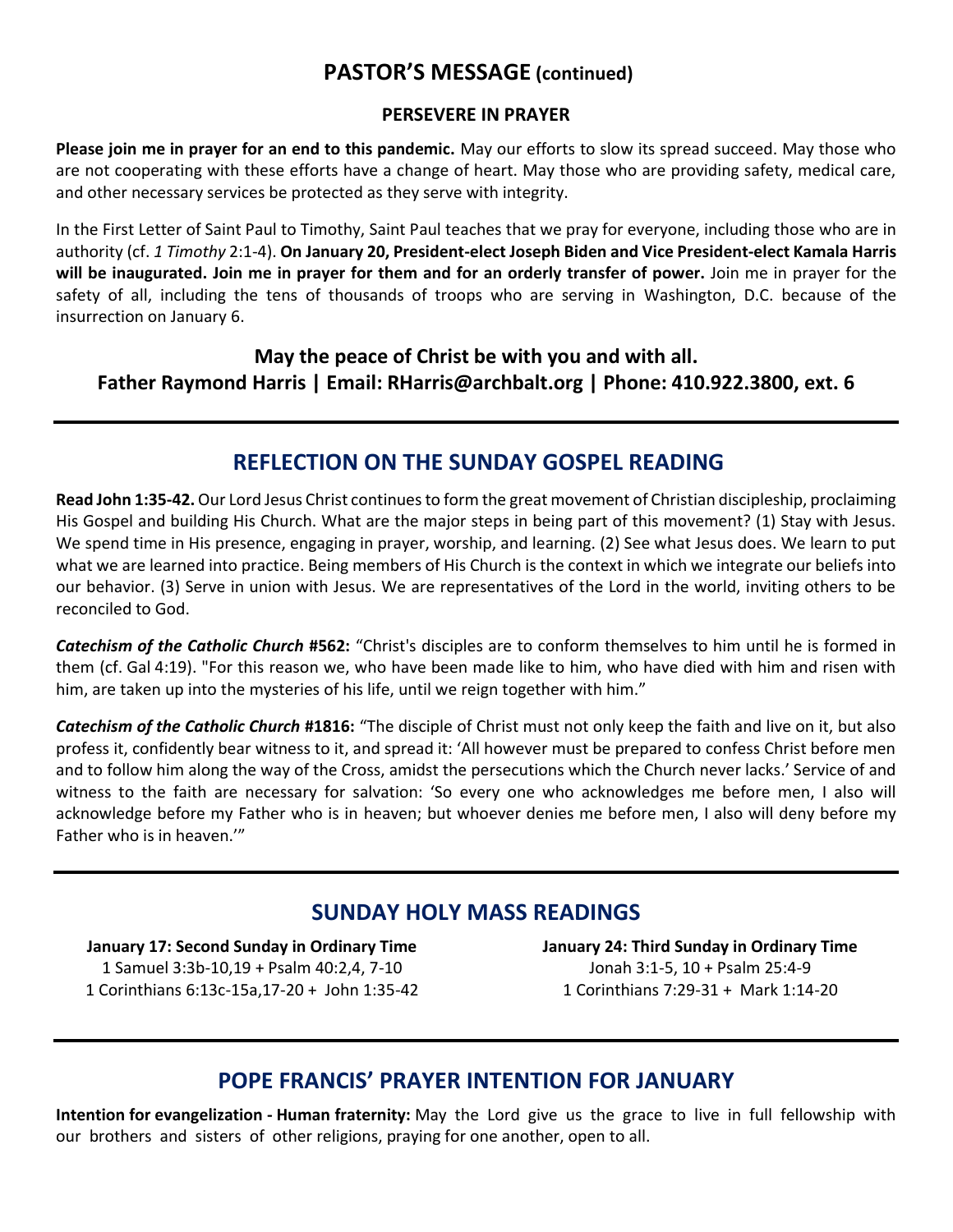### **HOLY MASS SCHEDULE**

#### **THE LORD'S DAY**

Saturday at 4 PM Sunday at 7:30 AM & 11 AM

*"first come, first served" seating. Maximum of 100 can attend*

#### **WEEKDAYS**

Monday – Friday at 8:30 AM *"first come, first served" seating. Maximum of 100 can attend Rosary is prayed at 8 AM*

Father Harris will revisit the issue of adding a third Sunday Holy Mass before the end of the year.

## **HOLY MASS INTENTIONS for January 16 – 22**

**Saturday, January 16 at 4 PM** Timothy Dunn †

**Sunday, January 17 at 7:30 AM** The People of Holy Family Parish

**Sunday, January 17 at 11 AM** John Gast †

**Monday, January 18 at 8:30 AM** Luke Miller & Family

**Tuesday. January 19 at 8:30 AM** Jean Alexander

**Wednesday, January 20 at 8:30 AM**  Juliana Nchang

**Thursday, January 21 at 8:30 AM** Helene Atelefack †

**Friday, January 22 at 8:30 AM** Jerry Anderson †

#### **† means a member of the faithful departed**

#### **Options to submit your request s for Mass Intentions** (suggested donation is \$10).

- **by visiting the Parish Office** (open Monday Friday from 9 AM 5 PM)
- **by phone:** Monday Friday from 9 AM 5 PM (410-922-3800, ext. 4)
- **email:** [kerry.topel@archbalt.org](mailto:kerry.topel@archbalt.org)
- **mail:** Holy Family Church, 9531 Liberty Road, Randallstown, MD 21133
- •

## **CHURCH IS OPEN FOR PRIVATE PRAYER**

•

**Tuesday •** 9 AM – 10 AM **Thursday •** 9 AM – 10 AM with Eucharistic Adoration

**Saturday •** 2:30 PM – 4 PM

You must follow the protocols as noted on our website [\(https://www.holyfamilyrandallstown.org/reopening\)](https://www.holyfamilyrandallstown.org/reopening). , including wearing a mask in the church building at all times.

### **SACRAMENT OF RECONCILIATION & PENANCE (CONFESSIONS)**

**Learn more:** <https://www.holyfmilyrandallstown.org/penance>

**Saturday** • 2:45 – 3:45 PM

**Other times:** by appointment with Father Harris in person

*Has it been awhile? Do not be afraid! Ask the priest to help you. Receive God's healing mercy.*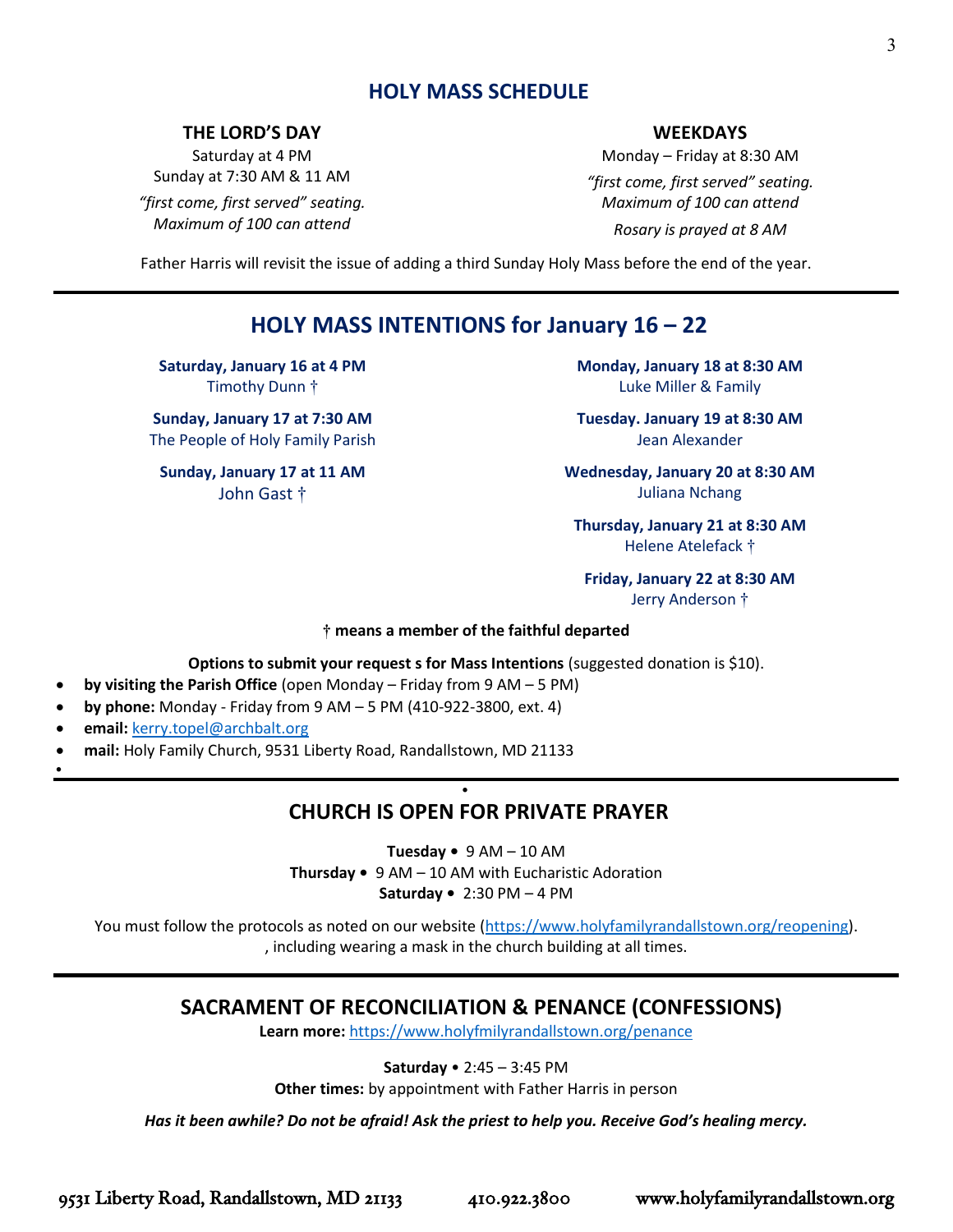## **CONNECTED: GROWING IN CHRIST TOGTHER**

*Whether we can worship in the parish church on The Lord's Day or not at this time, we are spiritually connected as we continue to grow as disciples of Christ within His Church. We continue to fulfill our parish mission.*

#### **PARISH MISSION STATEMENT**

The mission of Holy Family Parish is to help people to believe in Christ, belong to His Church, and bless our communities. We strive to fulfill our mission through worship, evangelization, faith formation, stewardship, fellowship, and service.

#### **CONNECTED SCRIPTURE VERSE**

Jesus said to His disciples, "'I am the vine, you are the branches. Whoever remains in me and I in him will bear much fruit, because without me you can do nothing.'"

#### **PARISH CONNECTED PRAYER**

Lord Jesus Christ, you are the Vine and we are the branches. Apart from You, we can do nothing. Strengthen our connections with You and with one another as we proclaim your Gospel and build your Church. You live and reign with the Father and the Holy Spirit, one God, for ever and ever. Amen.

## **PRAY FOR THOSE WHO ARE SICK**

Jean Alexander, Rocco Aliberti, K. Dale Anderson, Jerry Anderson, Mary Anna Baffoe-Bonnie, Rose Balk, E. Alan Ball, Albert Blanchard, Mary Blanton, Sue Bray, Annette Brown, Josephine Burns, Beth Cassidy, Jeanette Cherigos, Chinyere Chikeka, JoAnn Coules, Liam Craane, Helen Dorman, Veronica Dougherty, Cassie Downey, Dorothy Eichelman, Anne Emerson, Neva Farrah, Barbara Failla, Guy Gable, Joe Gertz, Cullis Glenn, Gary Gordon, Lisa Grey, Jeanie Hakanson, Sherell Hinton, Margaret Irwin, Rosemarie Jean-Louis, Mildred Jones, Cheryl Kauffman, Cassidy Keefe, Greyson Knight, Mary Liberto, Jeffrey Lohinski, Jane Matos, Jack McGinnis, Nancy McQuay, Bob Moan, Peggy Moan, Luz Molock, Randy Norden, Margaret Ntatin, Leobarda Olivares, Louis Onwuanaibe, Cathy Owens, Darcia Parker, Joseph Perozziello, Don Rojas, Lincoln Ross, Vince Rosso, Paul & Elizabeth Ruch, Brenda Sadowski, Rosa Santos, Anthony Serio, Shannon Sharpe, Thelma Smith, Joanne Spriggs, Dottie Swol, Dorothy Lynne Sutch, Greg Thompson, Kimberly Thompson, and Catherine Walsh.

## **PRAY FOR THE DEPARTED**

May the souls of **all the faithful departed**, through the mercy of God, rest in peace.

## **THE ANGELUS: Usually prayed at 6 AM, Noon, & 6 PM**

The Angel of the Lord declared to Mary: *And she conceived of the Holy Spirit*. Hail Mary…

Behold the handmaid of the Lord: *Be it done unto me according to Thy word*. Hail Mary…

And the Word was made Flesh: *And dwelt among us*. Hail Mary…

Pray for us, O Holy Mother of God, *that we may be made worthy of the promises of Christ.*

Let us pray: *Pour forth, we beseech Thee, O Lord, Thy grace into our hearts; that we, to whom the incarnation of Christ, Thy Son, was made known by the message of an angel, may by His Passion and Cross be brought to the glory of His Resurrection, through the same Christ Our Lord. Amen.*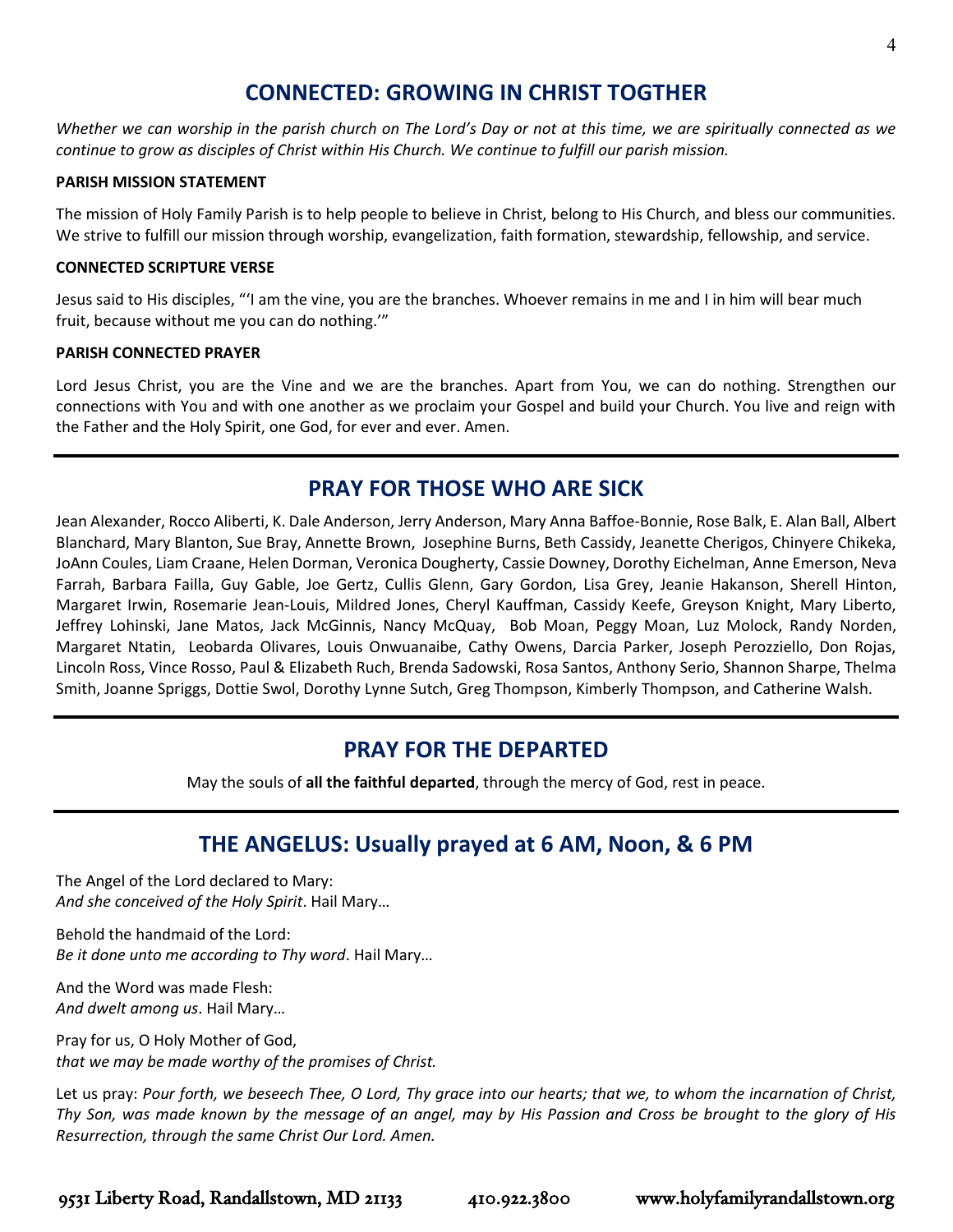## **SUNDAY OFFERTORY REPORT**

This does not include what was given for "second collections". Before the suspension of Holy Mass with the presence of the faithful, we averaged between \$6,000 - \$7,000 on a Sunday. Please do what you can to help your parish to maintain our mission. Options on how to give can be found below.

| Date                          | Dec 21 – Dec 27 | Dec $29 -$ Jan 3 | Jan 4 – Jan 10 |
|-------------------------------|-----------------|------------------|----------------|
| Via mail or hand-delivered    | \$3,737         | \$4,520          | \$7,140        |
| Via electronic funds transfer | \$635           | \$645            | \$755          |
| In church (envelopes)         | \$6,030         | \$4,560          | \$2,129        |
| In church (non-envelopes)     | \$251           | \$584            | \$241          |
| Total                         | \$10,653        | \$10,309         | \$10,265       |

#### **Christmas Offering to date:** \$9,557 (same since the last report)

*Thank you very much for your generosity!* 

**Mail:** Send your offertory envelope or check to: Holy Family Church, 9531 Liberty Road, Randallstown, MD 21133

**Via your bank:** Please send your check to "Holy Family Church, 9531 Liberty Road, Randallstown, MD 21133"

**Electronically:** Learn how to use Give Central at www.holyfamilyrandallstown.org/give

Text to Give: Our newest option via GiveCentral.

Text OFFER <space> amount to 14108839358

For example, to offer \$0, you would text OFFER 50 to 14108839358 (no \$ is needed)

## **POOR BOX DONATIONS FOR JANUARY**

The Holy Family Conference of the Saint Vincent de Paul Society coordinates our parish efforts to serve those who are in need.

## **ANNUAL APPEAL FOR CATHOLIC MINISTRIES 2020 166 households pledging \$39,823 – 99% of the Goal**

Thank you for your generosity to the work of the Lord in our parish and Archdiocese. **As of January 5** (data in parenthesis indicates change since the last report),

| <b>Households pledging</b> | $+1$       | 166             |
|----------------------------|------------|-----------------|
| % parish households        | same       | 35%             |
| <b>Amount pledged</b>      | $+ $1,000$ | \$39,823        |
| % of goal                  | $+3%$      | 99% of \$40,386 |
| <b>Rebate to Date</b>      |            | \$7,050.54      |

Our parish receives 25% of donations received up to the goal and 50% of any donations given after the goal has been surpasses.

Father Harris has donated \$250. Any amount that you can give will glorify the Lord and further His work. You can also contribute electronically by visiting the website [\(www.archbalt.org/appeal/give](http://www.archbalt.org/appeal/give)). Please be sure to select "Holy Family-Randallstown" as the parish.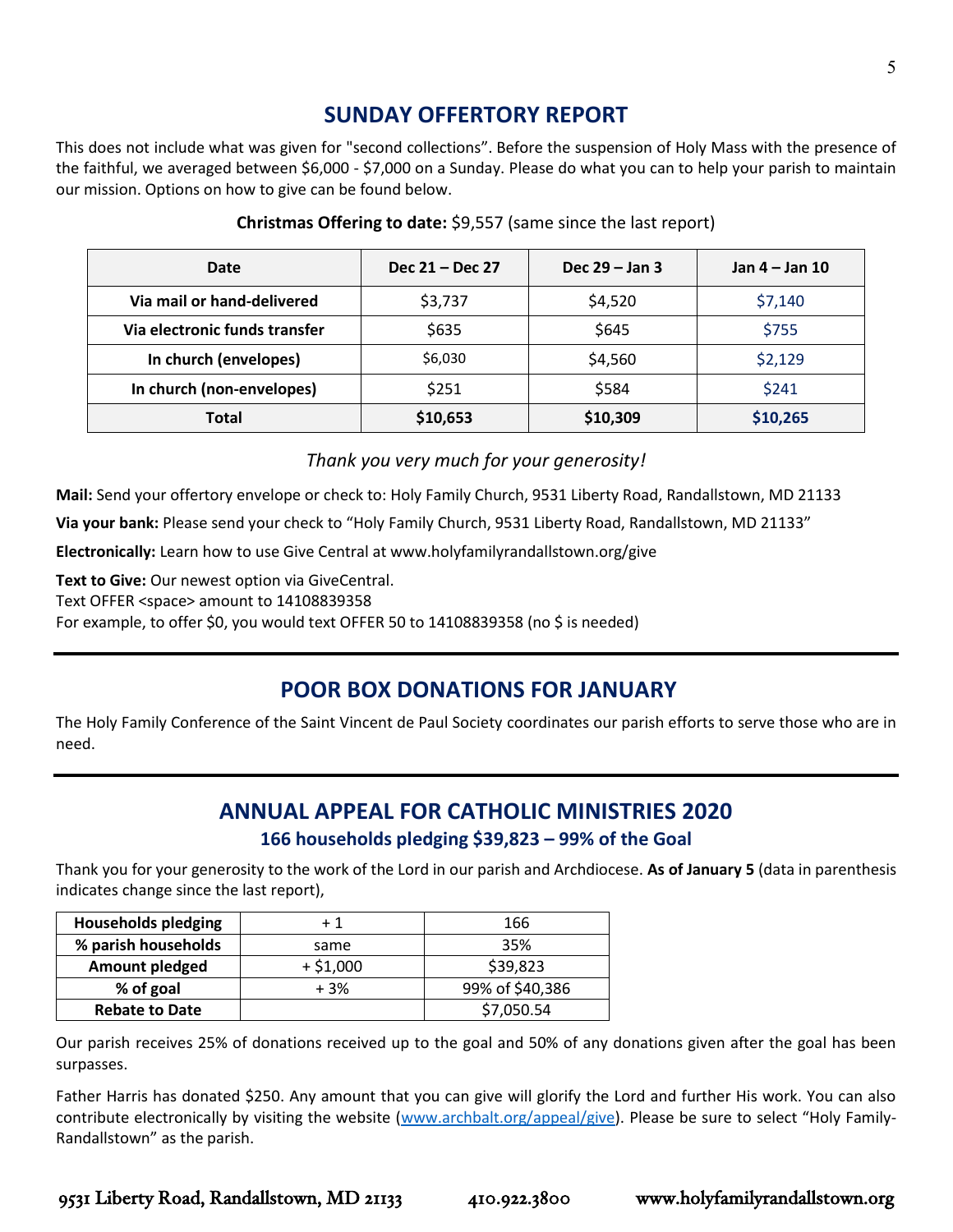### **GENERAL INFORMATION**

### **HOLY FAMILY PARISH INVITES YOU TO JOIN US**

All are welcome to join us as we strive to follow Christ within the fellowship of His Church. God's grace makes it possible for all to accept the entire Gospel, with its comforts and challenges (cf. *Mark* 1:15). **Registration forms can be found at our website** [\(https://www.holyfamilyrandallstown.org/registration\)](https://www.holyfamilyrandallstown.org/registration). Completed forms can be sent to the Parish Office (Holy Family Parish, 9531 Liberty Road, Randallstown, MD 21133).

### **If you have any questions about the Catholic faith, or want to explore becoming a Catholic, please contact:**

### **Father Raymond Harris,** *Pastor*

(410-922-3800, ext. 6 or [rharris@archbalt.org\)](mailto:rharris@archbalt.org)

#### **Mrs. JoAnn Harvan-Chin,** *Director of Faith Formation*

(410-922-3800. ext. 5 or [joann.harvan@archblt.org\)](mailto:joann.harvan@archblt.org)

### **PARISH OFFICE HOURS**

**The Parish Office is open from Monday to Friday (9 AM – 5 PM).** You must wear a mask to enter the Parish Office, per the State of Maryland and the Archdiocese of Baltimore. So that the Parish Secretary may serve others who also need assistance, please be considerate of the time.

### **LIVE-STREAM OF HOLY MASS & DEVOTIONS**

For those who are unable to worship in person currently, we have this option. **Watch and worship on Facebook Live. Direct link:** <https://www.facebook.com/HFCRandallstown/live> **Schedule:** <https://www.holyfamilyrandallstown.org/livestream> book account? No problem! Go to the direct link [\(https://www.facebook.com/HFCRandallstown/live\)](https://www.facebook.com/HFCRandallstown/live)

### **BOOK OF INTENTIONS**

You now have an opportunity to submit a prayer request for the Book of Intentions in the narthex. Please keep your prayer request concise and send it to [bookofintentions@gmail.com.](mailto:bookofintentions@gmail.com) Remember, this is not the place to request Mass intentions or to send a message to Father Harris or another staff member.

### **STAY CONNECTED WITH OUR PARISH ON SOCIAL MEDIA**

**Facebook – Parish:** <https://www.facebook.com/HFCRandallstown.org> **Facebook – Father Harris:** <https://www.facebook.com/FatherRaymondHarris> **Instagram – Parish:** <https://www.instagram.com/holyfamily2019>

## **RECEIVE TEXT & EMAIL ALERTS VIA FLOCKNOTE:**

### **Text HFR to 84576 or visit [https://hfr.flocknote.com](https://hfr.flocknote.com/)**

By sharing your phone number, you will receive occasional texts, such as reminders about upcoming events. By sharing your email, you will receive a weekly newsletter from Father Harris and any urgent announcements.

## **STAY CONNECTED BY VISITING OUR PARISH WEBSITE**

[https://www.holyfamilyrandallstown.org](https://www.holyfamilyrandallstown.org/)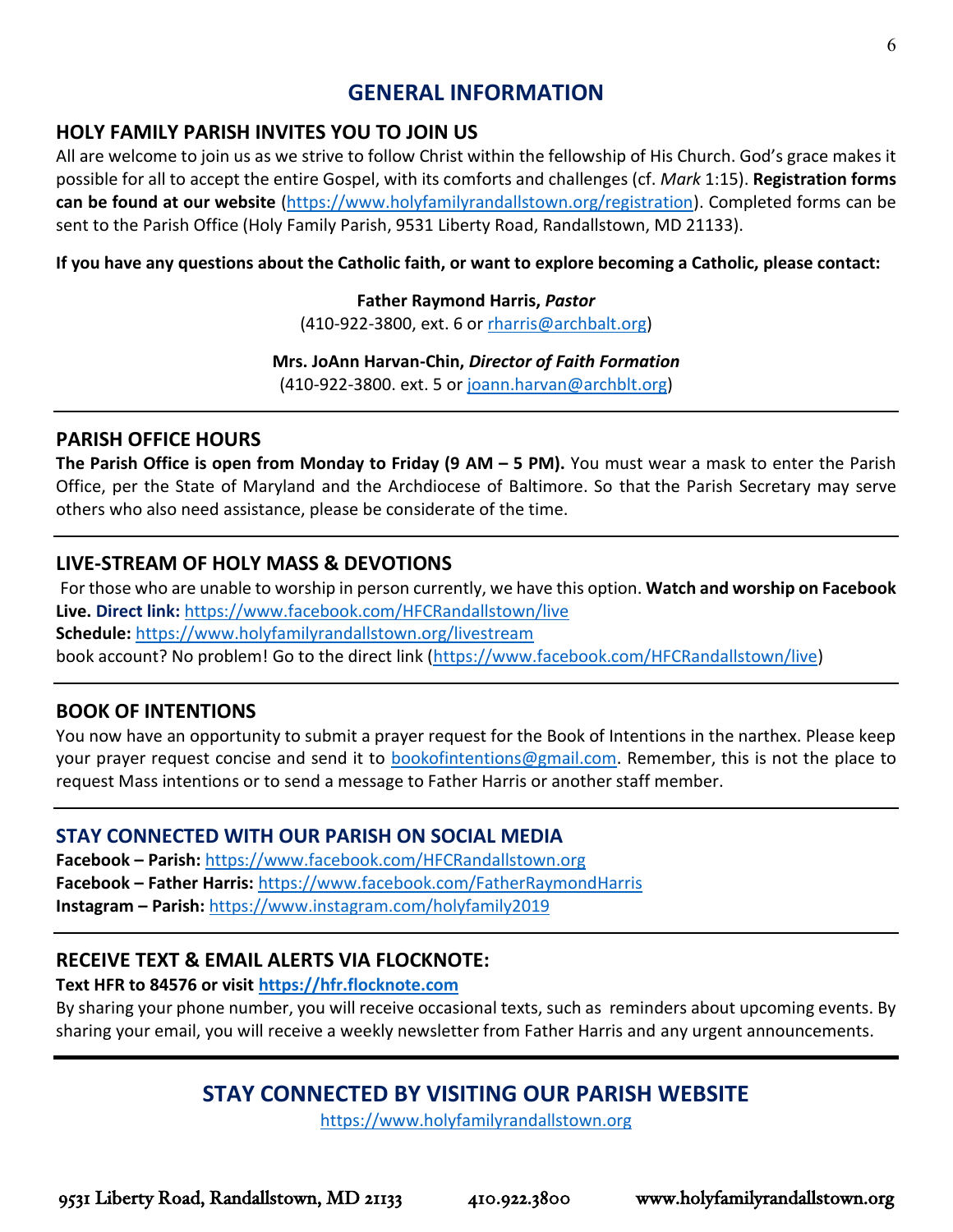### **PARISH NEWS**

#### **WELCOME NEW REGISTERED PARISHIONER!**

*We praise God that you have joined our parish community!*

Mrs. Emma Kouassi of Randallstown

#### **POPE FRANCIS: Post-Angelus Message to the USA on January 10, 2021**

[http://www.vatican.va/content/francesco/en/angelus/2021/documents/papa-francesco\\_angelus\\_20210110.html](http://www.vatican.va/content/francesco/en/angelus/2021/documents/papa-francesco_angelus_20210110.html)

#### **ARCHBISHOP WILLIAM E. LORI: Statement on the U.S. Capitol Protests**

<https://www.archbalt.org/press-release-01-06-21/>

#### **STATEMENT OF THE PRESIDENT OF THE UNITED STATES CONFERENCE OF CATHOLIC BISHOPS**

[https://www.usccb.org/news/2021/us-bishops-president-condemns-violent-protests-and-prays-safety-chaos](https://www.usccb.org/news/2021/us-bishops-president-condemns-violent-protests-and-prays-safety-chaos-threatens-us)[threatens-us](https://www.usccb.org/news/2021/us-bishops-president-condemns-violent-protests-and-prays-safety-chaos-threatens-us)

#### **2021 PARISH CALENDARS ARE AVAILABLE NOW**

Father Harris thanks the Saint Charles Borromeo Council of the Knights of Columbus for helping our parish to pay for the calendars.

#### **ACCOMODATIONS FOR THOSE WHO WANT TO RECEIVE THE EUCHARIST Y ON THE TONGUE**

**The federal Centers for Disease Control and Prevention report that the COVID-19 virus can be transmitted through breathing.** This is the only reason that Archbishop William Lori strongly encourages communicants to receive the Eucharist initially in the hand. It is for the health of the clergy and all worshippers.

After continued consultation with his doctors, Father Harris will not administer the Eucharist directly on the tongue on a regular basis. He has several comorbidities and must reduce the risk during this pandemic. **During Holy Mass at 11 AM, a Communion Minister is available to administer the Eucharist directly on the tongue.**

#### **PARISH OFFICE IS CLOSED: January 18**

The Parish Office will be closed on Monday, January 18, which is the federal holiday in honor of the Reverend Doctor Martin Luther King, Jr. The Holy Rosary will be prayed and 8 AM and Holy Mass will be offered on that day.

#### **HOLY MASS FOR THE PRESERVATION OF PEACE & JUSTICE: January 18**

On the federal holiday in honor of the Rev. Dr. Martin Luther King, Jr., Father Harris will offer the Votive Holy Mass for the Preservation of Peace and Justice on **Monday, January 18 at 8:30 AM.**

#### **PRAYER BEFORR THE PRESIDENTIAL INAUGUARTION: January 19**

Archbishop William Lori has asked the Archdiocese of Baltimore to pray for President-elect Joseph Biden and Vice President-elect Kamala Harris. **Join Father Harris is praying the Holy Rosary at 8 PM on Facebook Live.** No Facebook account? No problem! Use the live-stream link on our website [\(https://www.holyfamilyrandallstown.org\)](https://www.holyfamilyrandallstown.org/) or use the dire link [\(https://www.fb.com/HFCRanbdallsotwn/live\)](https://www.fb.com/HFCRanbdallsotwn/live). Archbishop Lori suggested that we pray the Prayer for Civil Authorities written by the first Archbishop of Baltimore, John Carroll [\(https://www.archbalt.org/prayer-for-our-government-by](https://www.archbalt.org/prayer-for-our-government-by-archbishop-john-carroll/)[archbishop-john-carroll/\)](https://www.archbalt.org/prayer-for-our-government-by-archbishop-john-carroll/). Read Archbishop Lori's message calling us to prayer [\(https://catholicreview.org/building-a](https://catholicreview.org/building-a-nation-of-peace-and-justice/)[nation-of-peace-and-justice/\)](https://catholicreview.org/building-a-nation-of-peace-and-justice/).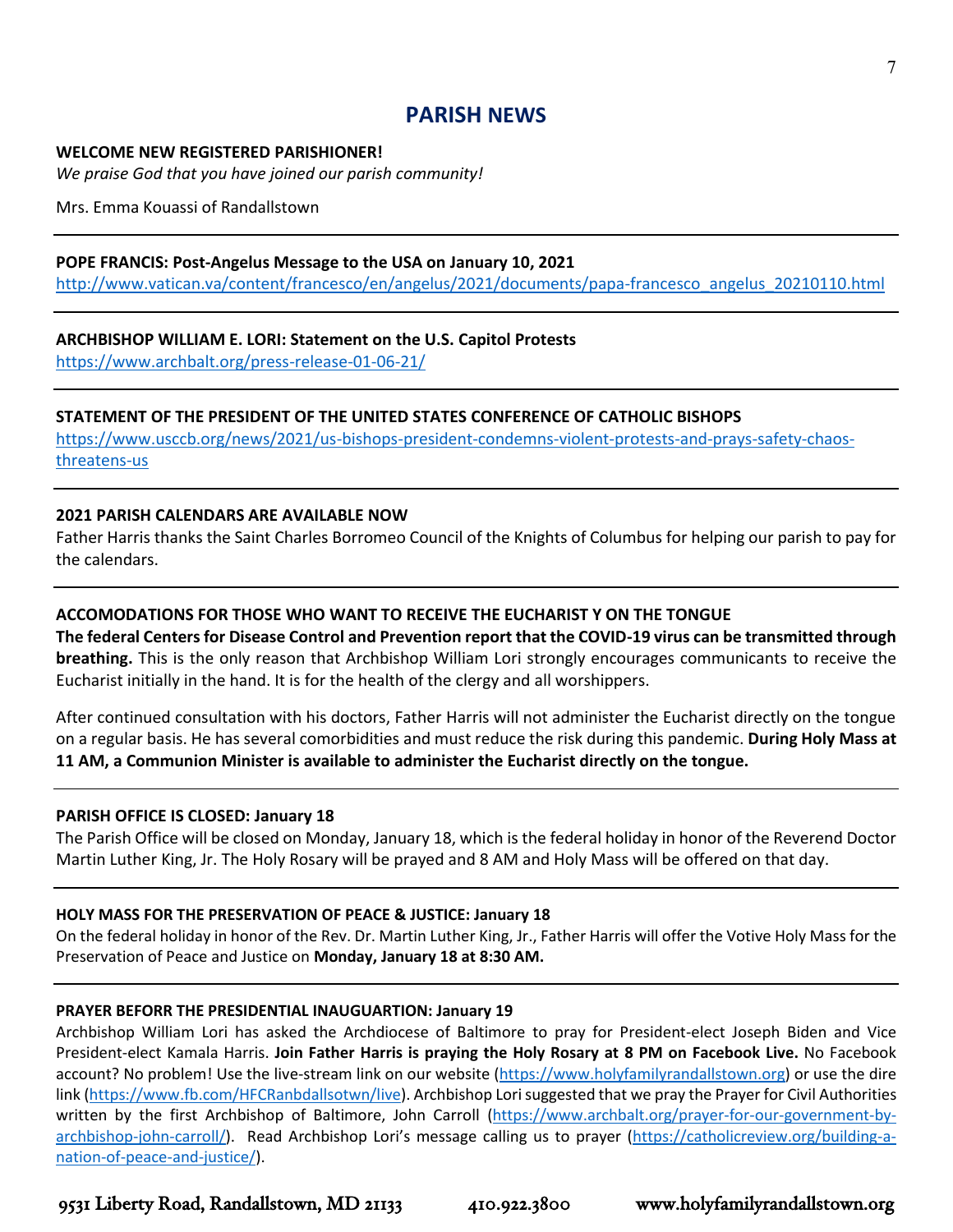### **PARISH NEWS**

#### **TUESDAY EVENING BIBLE STUDY: January 19**

Join us on **Tuesdays at 7:30 PM via Zoom video and phone conferencing**. To receive a Zoom invitation, contact our Director of Faith Formation, JoAnn Harvan-Chin [\(joann.harvan@archbalt.org](mailto:joann.harvan@archbalt.org) or 410-922-3800, ext. 5).

#### **NINE DAYS FOR LIFE PRAYER CAMPAIGN: January 21 – 29**

Join thousands of Catholics nationwide praying the annual 9 Days for Life novena, January 21-29. Sign up today at 9daysforlife.com**.** 

#### **THURSDAY MORNING ADULT BIBLE STUDY: January 21**

Our Director of Faith Formation, JoAnn Harvan-Chin, is leading a Bible Study composed by her on the mysteries of the Rosary. **Join her on Thursday, January 21 at 10 AM via Zoom video and phone conferencing**. To receive a Zoom invite, please contact JoAnn Harvan-Chin [\(joann.harvan@archbalt.org](mailto:joann.harvan@archbalt.org) or 410-922-3800, ext. 5).

#### **THURSDAY EVENING BIBLE STUDY: January 21**

**Join Father Harris on Thursday, January 21 at 7 PM on Facebook Live.** A Facebook account is not needed to access the link (https://www.facebook.c). om/HFCRandallstown/live**). The series theme is, "Identity: Christ, the Christian, and the Church."** Deepening our understanding of what Jesus says about Himself will do the same regarding our identity as His disciples gathered in His Church. **The topic us, 'I am the Gate." The text is John 10:1-10.** 

#### **DAY OF PRAYER FOR THE LEGAL PROTECTION OF UNBORN CHILDREN: January 22**

On the anniversary of the Roe vs. Wade Supreme Court Decision, the Catholic Bishops of the USA ask the faith to observe this day. **On Friday, January 22 at 8:30 AM, Father Harris will offer the Votive Holy Mass for For Giving Thanks to God for the Gift of Human Life.**

#### **HELP US TO RESTOCK OUR FOOD PANTRY: Resumes January 23 & 24**

The Saint Vincent de Paul Society is ready to receive your food pantry donations. **Hunger knows no season.** Place your donation in your car trunk. Drive to the curb near the Parish Hall entrance. Do not get out of your car. Open your trunk and a SVDP volunteer will take your donation out of the trunk and close the trunk.

#### **After Saturday Holy Mass at 4 PM After Sunday Holy Mass at 7:30 AM & 11 AM**

#### **Non-perishable canned, bagged, or boxed items. No out-if-date items.**

- **Canned Vegetables:** corn, green beans, mixed veg, peas, pork & beans, tomatoes, white potatoes, yams
- **Meats:** canned meats, canned tuna fish
- **Pasta & starches:** bread stuffing, canned ravioli, instant mashed potatoes (box), macaroni & cheese (box), pasta, pasta sauce, rice (box)
- **Fruit:** canned fruit, cranberry sauce
- **Desserts:** cake mixes, canned frosting, Jell-O® (small boxes), muffin mix (small boxes)
- **Other:** canned soups, cereal, jelly, peanut butter, tea

#### **FOURTH TUESDAY ROSARY: January 26**

The Saint Charles Borromeo Council of the Knights of Columbus invite you to pray the Holy Rosary on **Tuesday, January 26 at 7 PM in the Main Church.** All the mysteries (joyful, sorrowful, glorious, luminous) will be prayed, but feel free to stay for one, some, or all of them. It will not be live-streamed.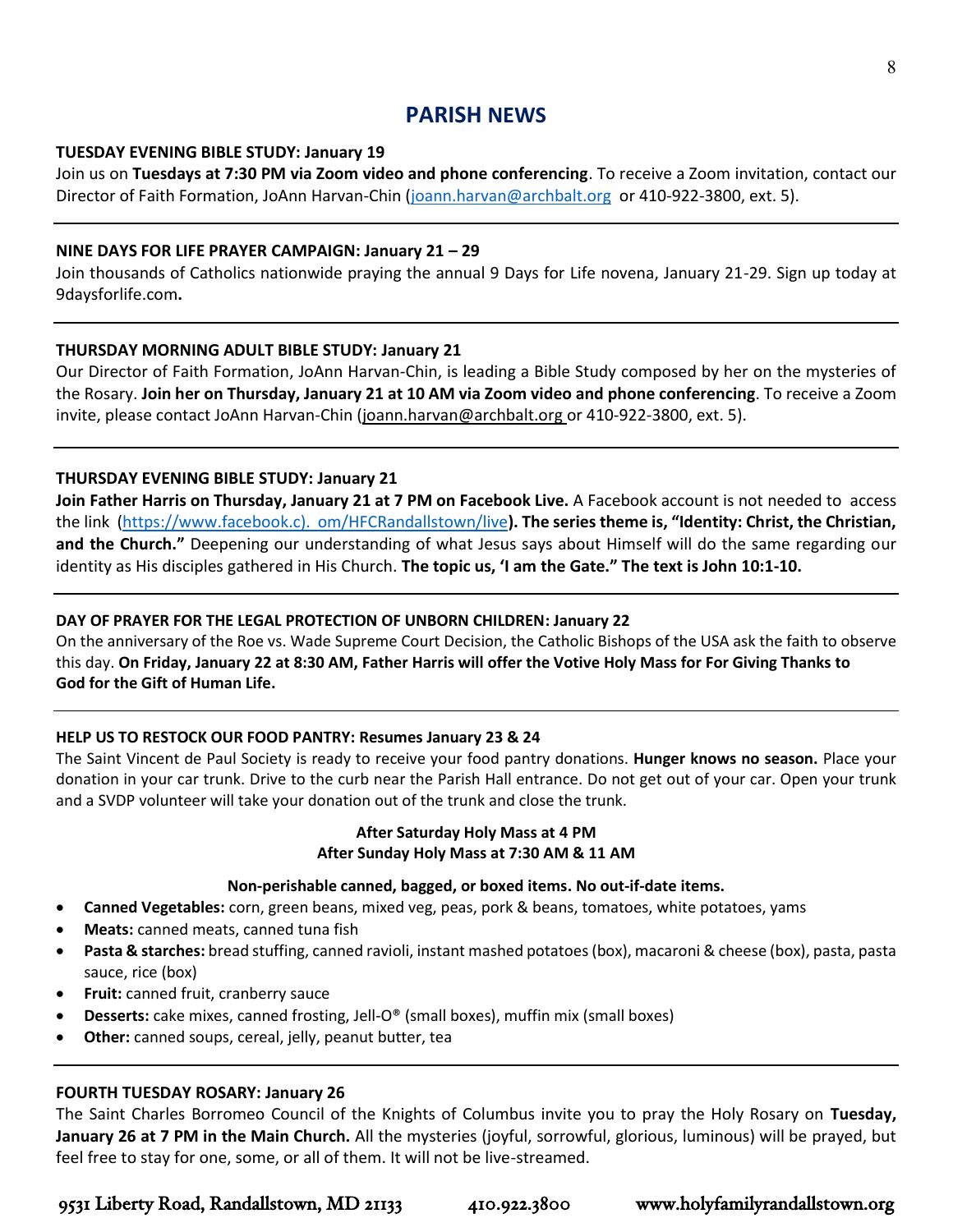### **PARISH NEWS**

#### **BRING WATER TO BE BLESSED: February 6 & 7**

On the first weekend of the month, Father Harris will offer a formal blessing of water after the homily during Holy Mass. Please bring a **container of water**. Blessed salt will be added to your containers after Holy Mass. Then take this Holy Water home as a reminder of your baptism and your calling to become a saint.

#### **FIRST SUNDAY CONFESSIONS: February 7**

**Father Harris will resume hearing confessions on the First Sunday of the month. The next scheduled session is Sunday, February 7 from 10:15 AM – 10:45 AM.** The session must end at 10:45 AM so that Father Harris can prepare for Holy Mass at 11 AM. As usual, the Sacrament of Penance and Reconciliation is also celebrated on Saturdays from 2:45 PM – 3:45 PM or by appointment. **Has it been awhile? Do not be afraid. Ask the priest to help you. Receive the healing mercy of God.** For more information about this sacrament and a sample examination of conscience, please visit our website [\(https://www.holyfamilyrandallstown.org/penance\)](https://www.holyfamilyrandallstown.org/penance).

## **COMMUNITY ANNOUNCEMENTS**

#### **MORALITY OF RECEIVING COVID VACCINES**

Recently the Committee on Doctrine and the Committee on Pro-Life Activities of the United States Conference of Catholic Bishops advised that it was morally acceptable for Catholics to receive the vaccines made by these companies.

#### **"UPDATE: Use of Pfizer, Moderna COVID-19 vaccines is morally acceptable, say bishops"**

[https://www.catholicnews.com/update-use-of-pfizer-moderna-covid-19-vaccines-is-morally-acceptable-say](https://www.catholicnews.com/update-use-of-pfizer-moderna-covid-19-vaccines-is-morally-acceptable-say-bishops/)[bishops/](https://www.catholicnews.com/update-use-of-pfizer-moderna-covid-19-vaccines-is-morally-acceptable-say-bishops/)

#### **The full statement from these USCCB Committees**

<https://www.usccb.org/moral-considerations-covid-vaccines>

**Statement by the Maryland Conference of Catholic Bishops, "Maryland Bishops Encourage Use of COVID Vaccine"** <https://www.mdcatholic.org/bishopscovid>

#### **INFORMATION SESSIONS ABOUT THE DIACONATE**

**The diaconate is part of the Sacrament of Holy Orders.** The deacon is ordained to bear witness to Christ the Servant through the ministry of the Word, Liturgy, and Charity. **Those men who are accepted into the four-year formation process have stability in their lives, families, and faith.** By the time of ordination, the candidate has been a Catholic for at least ten years. If married, he has been married at least ten years at the time of ordination. able to provide for the needs of his family, while balancing formation and future ministry expectations.

#### **Interested? Contact your parish priest and deacon. Attend one of the information sessions:**

**Wednesday January 27 • 6 PM** Saint Bernadine, *Baltimore*

**Wednesday, February 10** • **7PM** Zoom

**Please assist the formation team by registering with Kristine Arata[, Kristine.Arata@archbalt.org](mailto:Kristine.Arata@archbalt.org) (registering allows us to contact you if adjustments must be made to the schedule).** To ensure an understanding of the commitment of formation, applications are only available to those who attend an information session, or after special consideration with a member of the formation team: Father Mike Triplett [\(mtriplett@archbalt.org\)](mailto:mtriplett@archbalt.org), Deacon Larry Matheny (Imatheny@e-stignatius.org), and Deacon Scott Lancaster [\(slancaster1@stlouisparish.org\)](mailto:slancaster1@stlouisparish.org).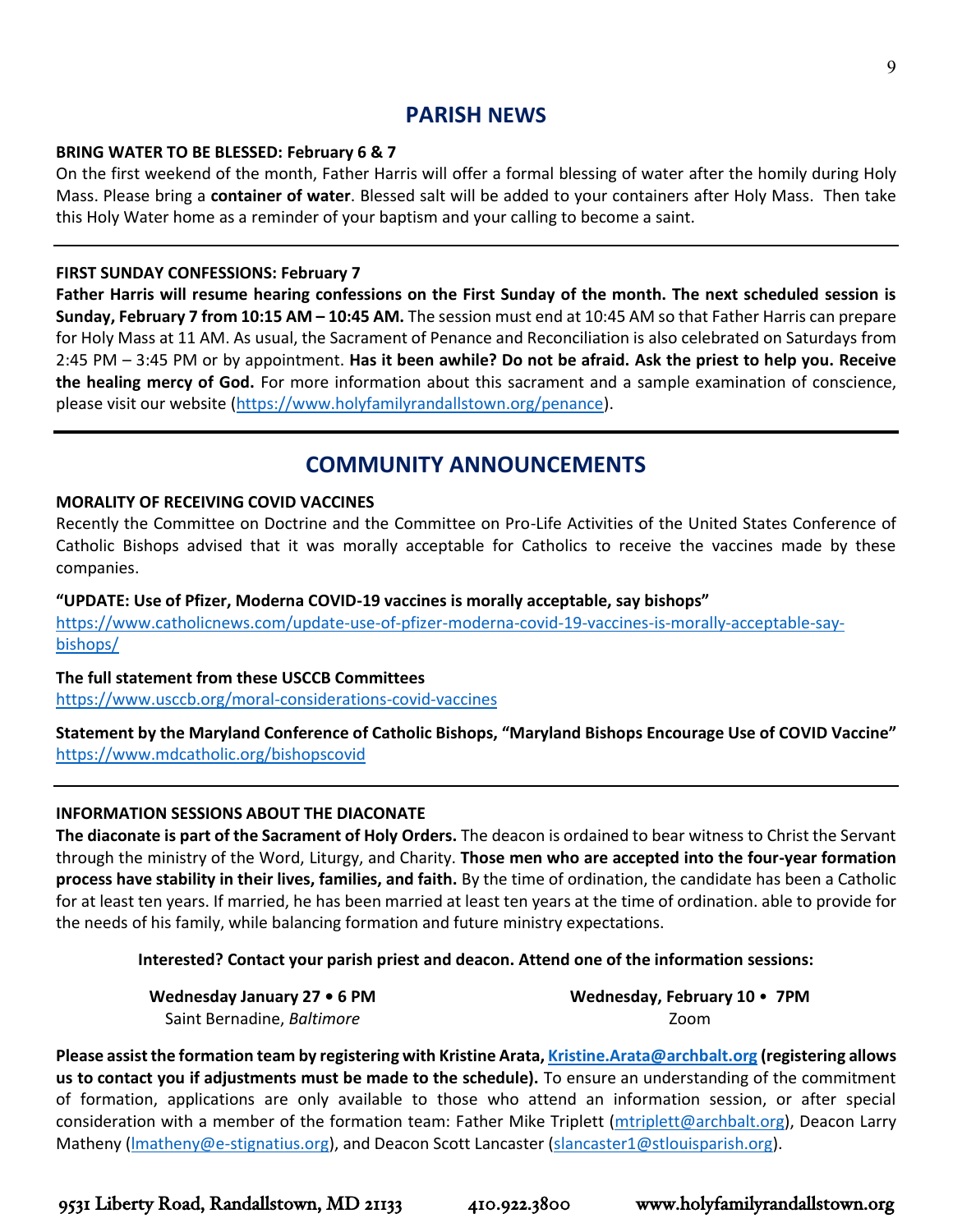## **COMMUNITY ANNOUNCEMENTS**

#### **VIRTUAL PEACE WALK: January 18**

Saint Bernardine Parish invites you to the 8<sup>th</sup> Annual Rev. Dr. Martin Luther King, Jr. & Rev. Msgr. Edward Michael Miller Peace Walk on **Monday, Januar4y 18, 2021 at Noon**. It is a live-streamed Prayer Service and Virtual Walk. It will be led by Bishop Dennis Madden, the Urban Vicar, and Monsignor Richard Bozzelli, Pastor of Saint Bernardine Parish. **It will be broadcast on the parish's Facebook page and YouTube channel. Seach for "St. Bernardine Catholic Church".**

#### **HELP FOR TROUBLED MARRIAGES: January 29 – 31**

*Retrouvaille* (pronounced retro-vi with a long i) helps couples through difficult times in their marriages. This program has helped many couples experiencing difficulties in their marriage. For confidential information about *Retrouvaille* and to register for the upcoming program beginning with a weekend on January  $29 - 31$ , 2021, please visit: [https://www.HelpOurMarriage.org](https://www.helpourmarriage.org/) or call (443) 400-7017, or email [3015@HelpOurMarriage.org.](mailto:3015@HelpOurMarriage.org)

#### **PREGNANT, NEED HELP?**

**Gabriel Network:** 1-800-ANGEL-OK or [https://gabrielnetwork.org](https://gabrielnetwork.org/) **Women's Center West in Catonsville:** 410-788-4433 or<https://www.womenscenterwest.com/> **Maternity Counseling / Adoption Services:** Contact Catholic Charities at 410-659-4050

#### **SUFFERING POST-ABORTION STRESS**

**Rachel's Vineyard Baltimore:** 410-625-8491 or https://www.arch**?** [balt.org/project-rachel/](https://www.archbalt.org/project-rachel/)

#### **DOMESTIC VIOLENCE HELPLINES**

The abuse of an intimate partner, whether it is a marriage or a dating relationship, causes physical, emotional, and spiritual trauma. Help is available. Call 1-800-MD-HELPS (1-800-634-3577). In an emergency, call 911.

#### **CHILD & YOUTH PROTECTION**

The Archdiocese of Baltimore and Holy Family Parish urge anyone who has reason to believe that a child has been subjected to abuse or neglect to report it immediately to the local Department of Social Services, Child Protective Services. The Baltimore County contact is 410-887-8463. The Carroll County contact is 410-386-3434.

If anyone suspects Church Personnel of abuse, neglect, or misconduct with a minor, please also contact the Archdiocesan Office of Child and Youth Protection by calling the Victims' Assistance Line (1-866-417-7469) or by contacting the Office directly (410-547-5348).

## **NOTIFYING THE PARISH ABOUT CORONAVIRUS TESTING**

If you have visited our parish campus, and later learn that you may have been exposed to someone with the COVID-19 virus, please contact the Parish Office as soon as possible so that we can pray for you. We ask that you keep the Parish Office informed throughout your self-quarantine. Confidentiality will be respected by the Parish Staff.

The same protocol applies if you have tested positive for the COVID-19 virus. Please contact the Parish Office as soon as possible so that we can pray for you. Confidentiality will be respected by the Parish Staff. However, for the safety of all, we would have to notify the Archdiocese of Baltimore and follow directives to notify the Parish community.

#### **Please consider this as a moral obligation to love your neighbor.**